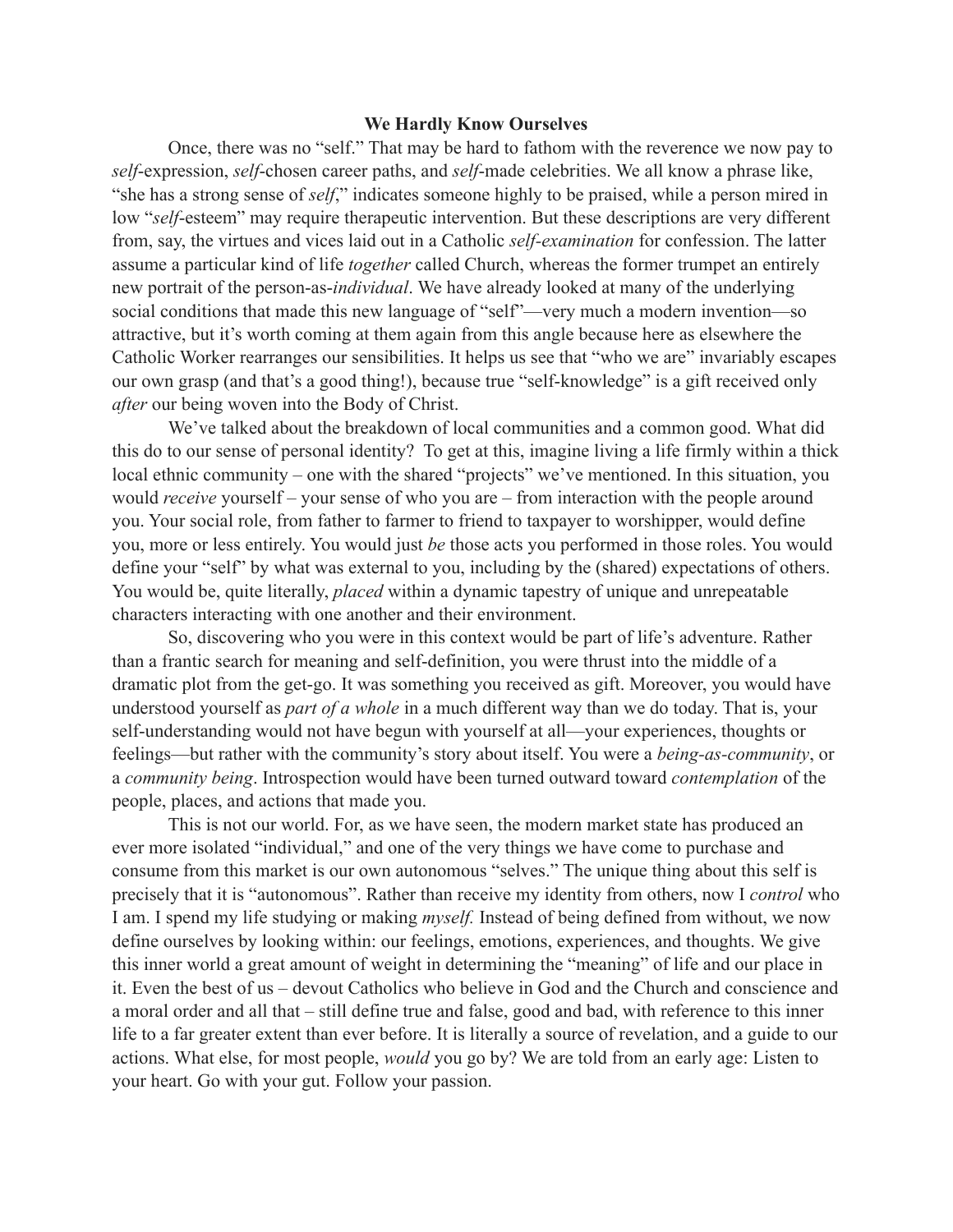And it is not that we now look on those communities that once gave us our identity with mere indifference. We are taught from an early age to be positively suspicious of them. Hometowns, commitments, tradition, religion, even family, we are warned from youth up in subtle and not so subtle ways, threaten to devour our personal freedom unless held at a safe distance. It may have been inevitable that we view them this way. Given the social consequences of broken families, the regular displacement of people and work by industry, or the devastation caused by 20th century warfare, the modern self almost had to turn against its traditional moorings – now shattered and fragmented – and distrust them. Other people, if not kept at a safe distance, may interfere with me becoming who I really am. I am, so we are told, the only person with the right to determine my identity.

And so, *freedom*, a certain amount of safe space around my inner self, is essential to this project. Of course, we have lots of technologies that help us keep other "selves" away: social media, online "networking" and other forms of digital "connection," are the obvious examples. Such technologies allow us all to manage meticulously the way we present ourselves, and so distance *our* selves from other selves doing the same. This gives each of us the illusion of a safe buffer zone around who we really are. Even where families or communities seem relatively intact, the sinews holding them together are now merely voluntary – have to reach across the buffer zone to *allow* others in, rather than simply having them as a part of who we are. And, as our world proves, these are loose bonds easily dispensed of without a shared life together, or common good.

Put differently, this inward turn has been made necessary by the absence of a received *story* of our lives. So our most important task, we are told, is to *choose* or *construct* our story under the assumption we have had no story to begin with. The name for this is something called self-actualization. Yet, it's worth reflecting: how do we in fact acquire this *bird's-eye view* on ourselves? Can we be the subject doing the "looking" (or constructing) and the object "being looked at" (or constructed) at one and the same time? Even if we could, it leaves us in a rather closed-loop of self-reference. So this frantic pursuit of self-actualization turns out to be itself an indicator that something much deeper has gone wrong: not only do I imagine that there is a buffer of control between myself and everything "outside" of me, but I also imagine one between me and myself. I constantly must manage, not only other people, but my own internal psychology*.* And this is not just the common self-awareness that comes with being human. For today, to be "well adjusted" is to install an internal therapist office permanently within ourselves. Our attention is ever to be on what you might call our own inner theatre – the psychological stage on which the drama of our internal lives takes place. Today, this stage is given unprecedented levels of attention. As at the therapist, now even within ourselves, we are always scrutinizing, questioning, reflecting, and adjusting. We have become our own highest curiosity. Narcissism, or navel-gazing, as it were, is almost unavoidable.

This shouldn't surprise us. The same logic that birthed modern technology, economics, and bureaucracy – that the world is there to be manipulated – was simply extended to our own inner psyches. Now, *we ourselves* have become the objects managed alongside the people, places, and materials we encounter "externally." In fact, this was exactly how Sigmund Freud conceived psychotherapy. In encountering the fractured "patients" of modernity, Freud sought to repackage their idiosyncrasies into objective, scientific terms accessible to "expert" intervention.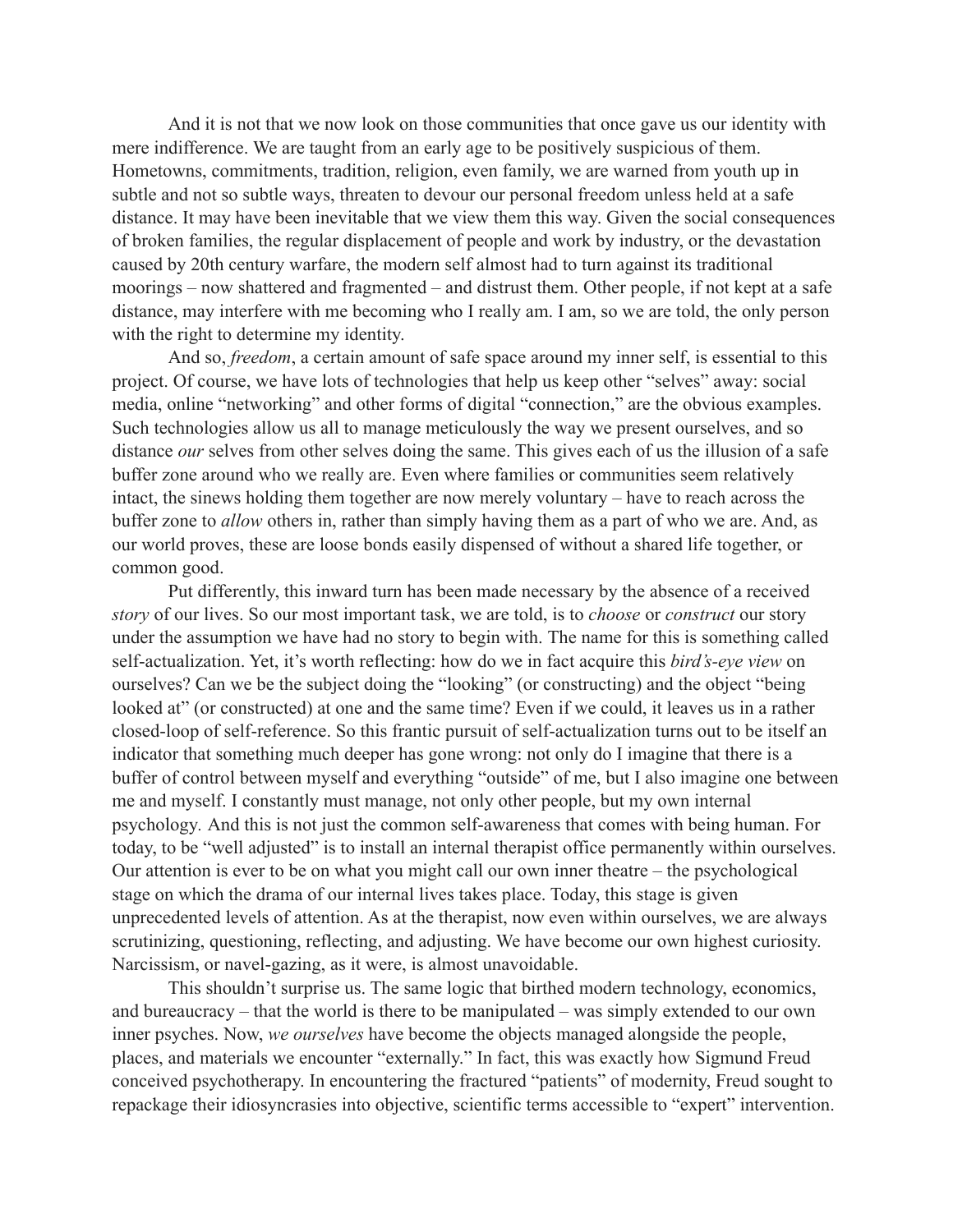This had the quite ironic effect of making "feelings" something that were always rational. Negative emotions were no longer, as in Christian theology, irrational passions in need of proper training Rather, for Freud they arise predictably, and so logically, as a result of certain traumatic events in our past. The moral task of life can then be reconceived as therapy – as "coming to terms with" our feelings. This has the result, as I say, of making the irrational rational. But it might also be seen the other way around: in a sense Freud has made all of life *irrational* – a life determined by the logic of whatever emotions we associate with our pasts.

Now, don't get me wrong, there is no doubt that events, good and bad, have lasting impacts on people's lives. But today this idea has become sometimes the only lens through which we see others, or even ourselves. "Pain", "abuse", and "trauma" no longer merely name events in our lives, but rather almost a kind of self-conscious acceptance of the permanent status of "victim." As such, constant introspection becomes the "normal" experience of "selves" straining, understandably, to overcome the isolation and meaninglessness of our world. Under these conditions *any* unwelcome situation, relationship, or memory can be made a container for our generalized anxiety.

So, in a world without the kind of communities necessary for mutual care and concern, Freud and his therapeutic heirs fill a necessary gap – professional therapists can become our renta-friends. Therapy, then, is a sort of creative writing process between counselor and client for the sake of constructing the life-story we are lacking. But this story is not the external history of any community, but the emotional history of our inner theatre. And, it is worth noting, it does not matter if these stories are true or not. It only matters that they make us feel better – a standard that is also self-created. And this can make a big difference, since it is in light of our standards that we shape our lives. In including the therapist in what we tell ourselves about ourselves, we ask them to broker our marriages, our divorces, and even our relationships to our own bodies. They have become our priests, confessors, and spiritual directors. They help us assert our desires, set boundaries, relieve us of guilt and shame, and make decisions about the future.

All this, of course, cannot but deeply impact the way that we interact with the world. It is commonplace that recent generations – "millennials", Generation Z, or whatever – tend to avoid commitments to people, places, and even their own identity. But to a great extent we all have come to value spontaneity and freedom above all else – the ability to attach and detach ourselves from one another as we see fit. We have all become what you might call *tourist* selves *–* always on the move, looking for the next experience. And, of course, this means that none of us ever actually get around to building a world that is worth anything, because to do that you have to both care and commit. No one really cares about tourist towns, and that's why they look the way they do: cheap, plastic, disposable. Use it, throw it away when you're bored. And, so, just look around as you drive down the road – we've literally built a physical American landscape perfectly suited to American selves.

We are a tourist nation, and we treat our relationships as disposable as well. An obvious example is our marriages and families. But such tourism also includes abandonment of the kind of commitments that make life possible for the least of these: the poor, the elderly, the sick, the imprisoned, and the young. The poor are ignored as shadows on the streets; the elderly sequestered in asylum-like facilities; the sick handed over to technocratic institutions; the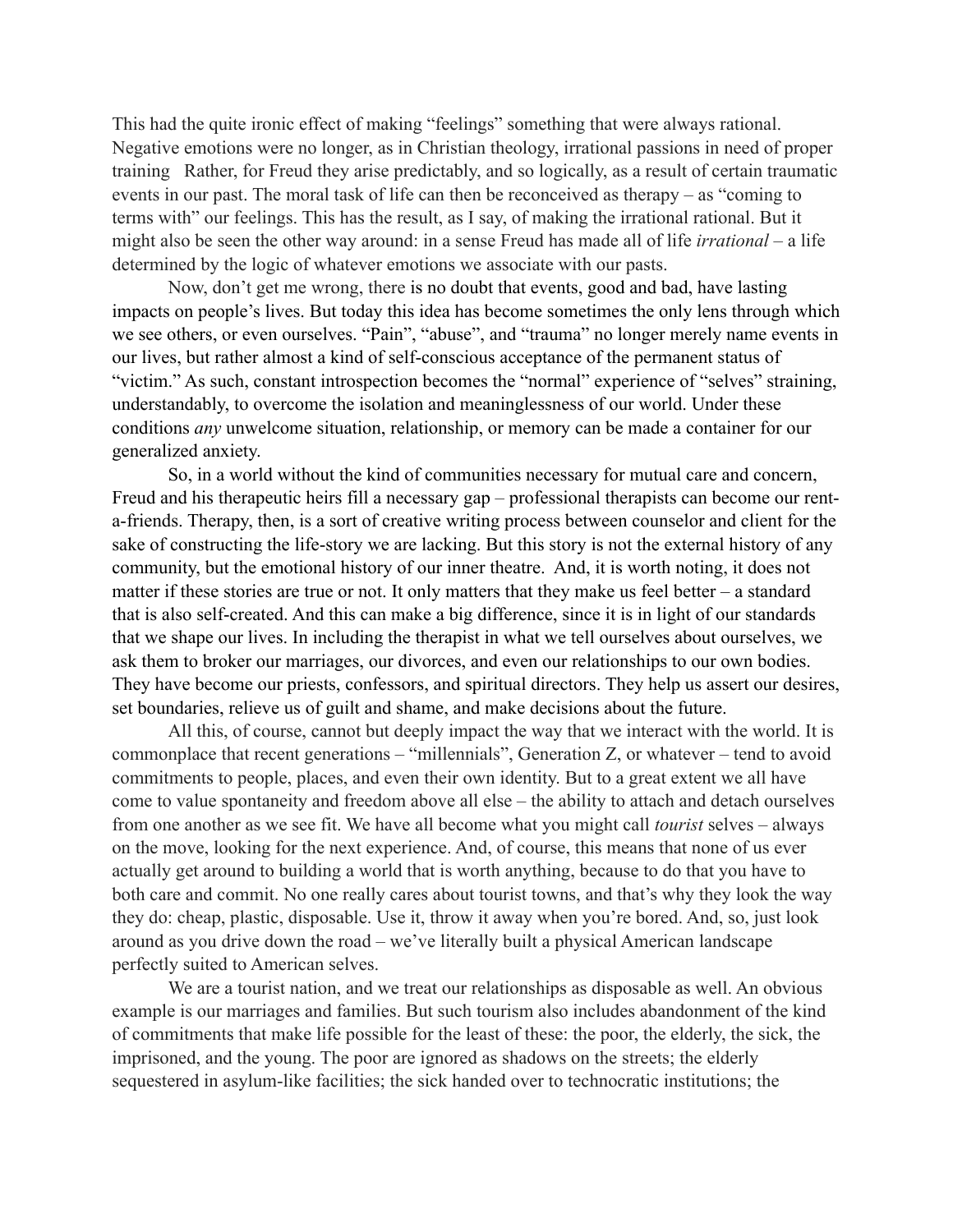prisoner tortured in soulless exile; and the child left out of life entirely. The only things we don't get rid of is those things that themselves constantly change to suit our whims: our phones.

All this is important to keep in mind when considering the Maurin Mandate. The sorts of communities Peter was calling into being are meant to allow us to once again receive our identity as a gift from others, including the poor. But, as we have seen, to tourist selves this can be a strange, even threatening experience. It can be an obstacle to even getting started. Often Catholic Worker communities and those like them have set routines and rhythms that simply go on from day to day with an almost mechanical consistency. It is not uncommon for newcomers to such an environment to get their feelings hurt. Why? Often, because those who are new are nurturing the expectations of tourist selves. If so, getting your feelings hurt might be exactly what we would expect to happen. For part of the point of such communities is that they do not bend over backwards to accommodate themselves to new identities. Newcomers are asked to fit *themselves*  to the community. And in this lies the potential for transformation.

So, for instance, I once heard the complaint from a newcomer, that, for a hospitality house, it doesn't actually feel very hospitable. Though people were friendly enough, he said, everything seemed to go on as if he wasn't even there. I had to explain that "hospitality" referred to what *happened* at the house: external events, not inward ones. We were all fed, and housed, though none of us deserved it. Try to get a household, or a family, or any community, to stay together because everyone *feels* welcome, or comfortable, or whatever, and you will have a community that will not last a day. Yet this is the premise upon which most of our communities stand. And this is just what we've been saying: the newcomer had been accustomed to define hospitality as a kind of sentiment. People were not being attentive enough to his inner theatre. And that is just the point. For in the hospitality house he had stepped back, in a certain way, into a world that is difficult to find any more. A world in which he could only discover who he was by fitting himself to that world, and understanding himself in its terms, not it in his own terms. It was a world that was held together by shared work in the pursuit of a common good. And, for many, this is exactly what is so liberating about these communities, and it is yet another reason the Maurin Mandate is important. It can relieve you of the unbearable burden of your self.

Another way of getting at all this is encapsulated by Dorothy Day's statement, "I have long thought it best to take people for just what they do, not what they say." In other words, *you are what your body does*, not what you think yourself to be internally. And here she was just expressing the Christian approach to psychology taken by thinkers like Augustine or Aquinas. For them, our feelings and emotions are not the standard by which we should judge the world. They are, for most of us, raw and untrained. They do not respond to the vision of what is truly good that we see in Jesus Christ; we are deeply self-centered, and we naturally turn away from anything that doesn't make us feel good. Changing this, says the Christian tradition, takes immersion into a new kind of community.

In other words, we are used to thinking the real me is on the "inside" and that what I most need to do is control my "outside" presentation—the clothes, makeup, or tattoos I exhibit, the mannerisms I display, actions I perform—for the authentic "me" to be *expressed*. But what if the real me *is* the "outside" stuff and what is deceptive is actually what I tell myself on the "inside"? Moreover, what if I am relatively blind to myself, both the inside *and* the outside? What if others actually know me much better than I know myself? If this is the case, both my insides – which